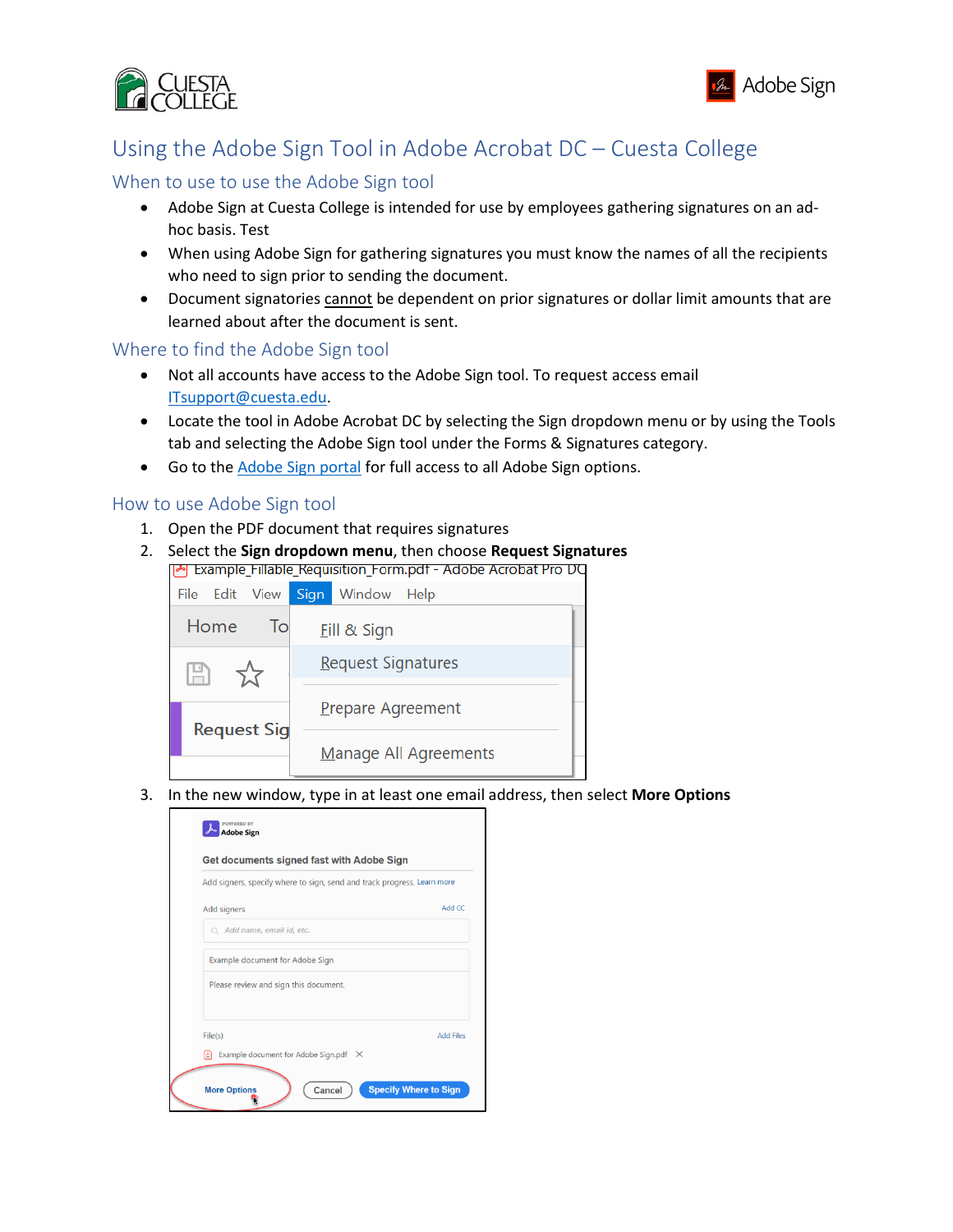- 4. In the **Recipients section**:
	- a. Use the toggle to choose to Complete in Order or Complete in Any Order
	- b. Enter an email address for each person who needs to sign the document (emails/recipients can be internal or external)



- 5. The request for signature will be sent via email. In the **Message section**:
	- a. Edit the text to provide a subject line
	- b. Edit the text to provide an email message to be sent with the request

| Message                                      | Message Template |
|----------------------------------------------|------------------|
| Enter a Subject Line here for your Agreement |                  |
| Enter a message for your recipients.         |                  |

### 6. In the **Files section**:

- a. Confirm that you see the name of the file that you opened to begin the process
- *b.* (Optional) Add any additional files that also need to be included, by selecting the Add Files option. *Note: All files will be returned as one file and you will not be able to separate the files once returned with signatures.*



### 7. In the **Options section**:

- a. Password Protect typically this feature is not utilized by Cuesta employees. Learn more about this feature on th[e Adobe support](https://helpx.adobe.com/sign/using/get-started-guide.html#Sending) pages.
- b. Set Reminder use this option to set automatic reminders to recipients about the request for signature if the document has not yet been signed.

| <b>Options</b>     |  |
|--------------------|--|
| □ Password Protect |  |
| Set Reminder       |  |
| Every week         |  |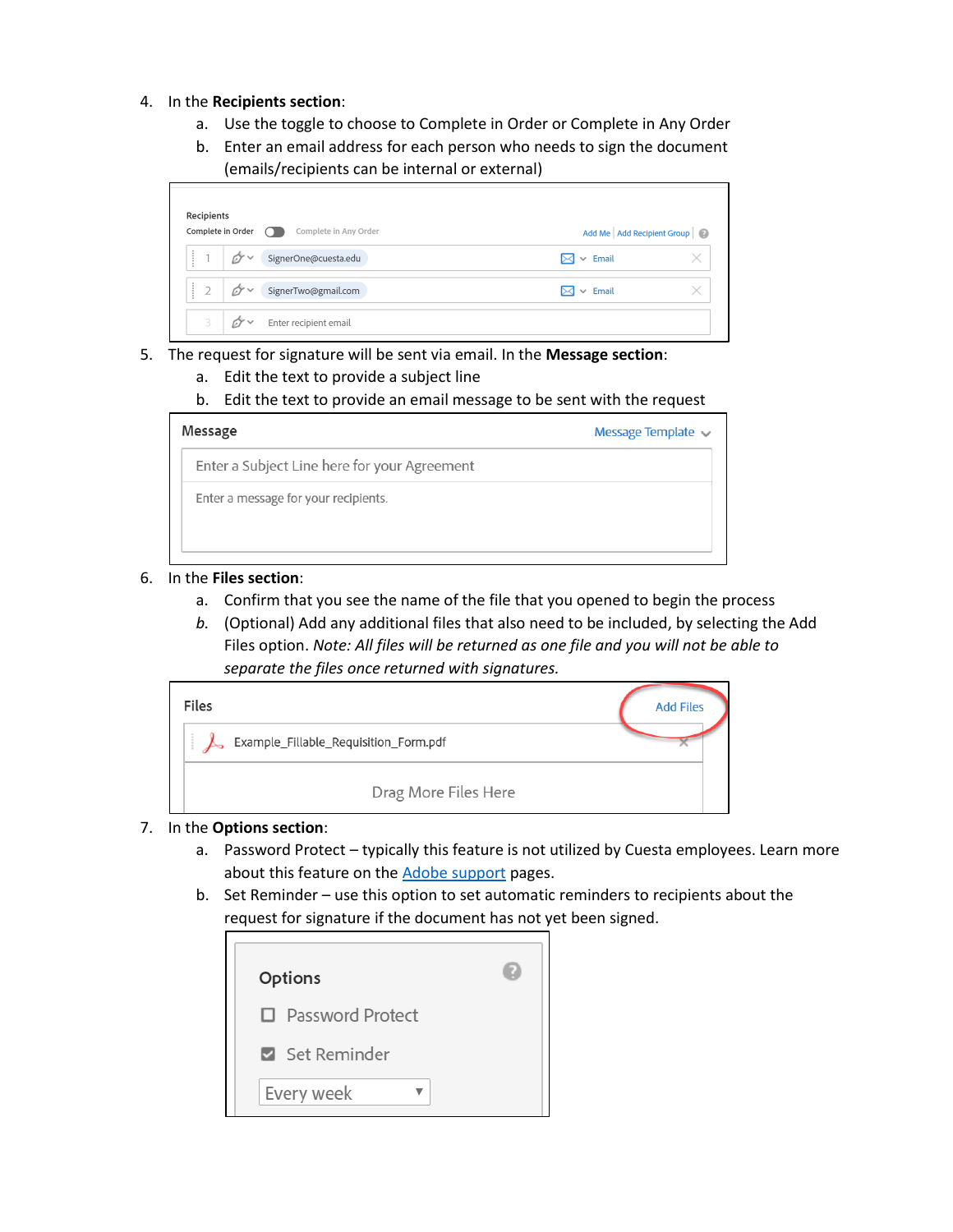8. Ensure the Preview & Add Signature Fields box is checked and select Next.

| Preview & Add Signature Fields |
|--------------------------------|
| <b>Next</b>                    |

- 9. Assign Signatures and fillable fields by:
	- a. Select the correct recipient
	- b. Expand the Signature Fields section and select Signature to drag and drop a signature field to the appropriate location on the form. Note: if you do not see the option to select signature fields, ensure "Advanced editing on", is toggled on.
		- i. Repeat steps a and b as necessary for each recipient

| Advanced editing on                                                  |              |
|----------------------------------------------------------------------|--------------|
| <b>RECIPIENTS</b><br>signerone@cuesta.edu<br>(SignE)                 |              |
| <b>Signature Fields</b>                                              |              |
| Signature<br><b>Initials</b><br><b>Signature Block</b><br>į<br>Stamp |              |
| <b>Signer Info Fields</b>                                            |              |
| <b>Data Fields</b>                                                   |              |
| <b>More Fields</b>                                                   | $\checkmark$ |
| <b>Transaction Fields</b>                                            |              |